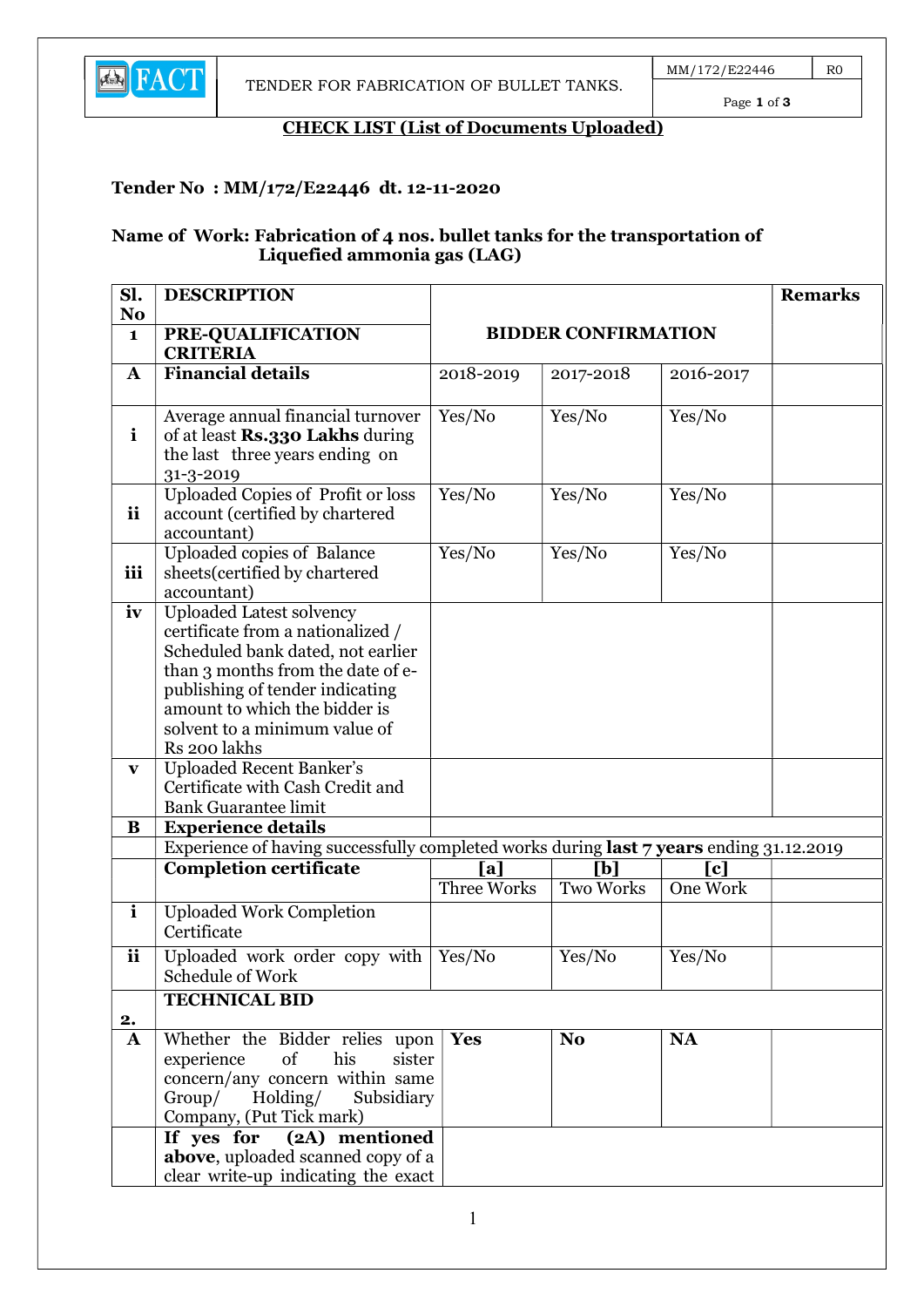

Page 2 of 3

# CHECK LIST (List of Documents Uploaded)

|             | relationship, along with relevant     |                                              |  |  |
|-------------|---------------------------------------|----------------------------------------------|--|--|
|             | documents in proof<br>of<br>such      |                                              |  |  |
|             | relationship<br>along<br>with<br>the  |                                              |  |  |
|             | TECHNICAL BID (Put Tick mark)         |                                              |  |  |
| $\mathbf C$ | Uploaded(with digital signature)      |                                              |  |  |
|             | <b>Complete set of Tender</b>         |                                              |  |  |
|             | <b>document</b> including addendums / | Yes / No                                     |  |  |
|             | corrigendum if any, Un-priced         |                                              |  |  |
|             |                                       |                                              |  |  |
|             | BOQ etc.                              |                                              |  |  |
| D           | Uploaded Power of Attorney,           |                                              |  |  |
|             | Original /Attested by Gazetted        | Yes/No/NA                                    |  |  |
|             | officer in case<br>an authorized      |                                              |  |  |
|             | representative of Tenderer, has       |                                              |  |  |
|             | signed the Tender                     |                                              |  |  |
|             | <b>Uploaded GST registration</b>      |                                              |  |  |
|             | certificate Self-attested and         |                                              |  |  |
| ${\bf F}$   | <b>GSTIN</b> number(Yes/No)           |                                              |  |  |
| G           | <b>EARNEST MONEY DEPOSIT</b>          |                                              |  |  |
|             |                                       |                                              |  |  |
|             | Uploaded scanned copy of EMD in       |                                              |  |  |
|             | the form of DD or RTGS / NEFT or      | Yes/No/Exempted                              |  |  |
|             | Bank<br>Guarantee<br>from<br>any      |                                              |  |  |
|             | Nationalized / Scheduled Bank as      |                                              |  |  |
|             |                                       |                                              |  |  |
|             | per supplied format                   | (Adequate documents to be uploaded if<br>EMD |  |  |
|             |                                       | exemption is applicable)                     |  |  |
| $\mathbf H$ | Integrity Pact as per attachment      |                                              |  |  |
| $\mathbf I$ | Uploaded Detailed programme of        |                                              |  |  |
|             | work in PERT or BAR CHART form        |                                              |  |  |
|             |                                       | Yes/No                                       |  |  |
| ${\bf J}$   | <b>PAN card</b> (Self Attested copy)  |                                              |  |  |
|             |                                       | Yes/No                                       |  |  |
| $\mathbf K$ | GST registration certificate(self-    |                                              |  |  |
|             | attested copy)                        | Yes/No                                       |  |  |
|             | Uploaded<br><b>PRESENT</b>            |                                              |  |  |
| L           | COMMITMENTS with details of           | Yes/No                                       |  |  |
|             |                                       |                                              |  |  |
|             | work, initial contract value, period  |                                              |  |  |
|             | of completion, name of client,        |                                              |  |  |
|             | expected date of completion,          |                                              |  |  |
|             | percentage progress etc.              |                                              |  |  |
| ${\bf M}$   | Uploaded<br><b>Details</b><br>of      |                                              |  |  |
|             | CONSTRUCTION PLANT<br><b>AND</b>      | Yes/No                                       |  |  |
|             | EQUIPMENT available                   |                                              |  |  |
| N           | Uploaded SITE ORGANIZATION            |                                              |  |  |
|             | <b>CHART</b>                          | Yes/No                                       |  |  |
| $\mathbf 0$ | Uploaded KEY PERSONNEL of his         |                                              |  |  |
|             | Organization to be associated with    |                                              |  |  |
|             | the<br>work,<br>detailing<br>their    | Yes/No                                       |  |  |
|             | Qualifications                        |                                              |  |  |
|             |                                       |                                              |  |  |
| ${\bf P}$   | Uploaded VENDOR DATA FORM             | Yes/No                                       |  |  |
|             | and Electronic Media Payment          |                                              |  |  |
|             | Format duly verified by Bank along    |                                              |  |  |
|             | with a Cancelled Cheque.              |                                              |  |  |
|             |                                       |                                              |  |  |